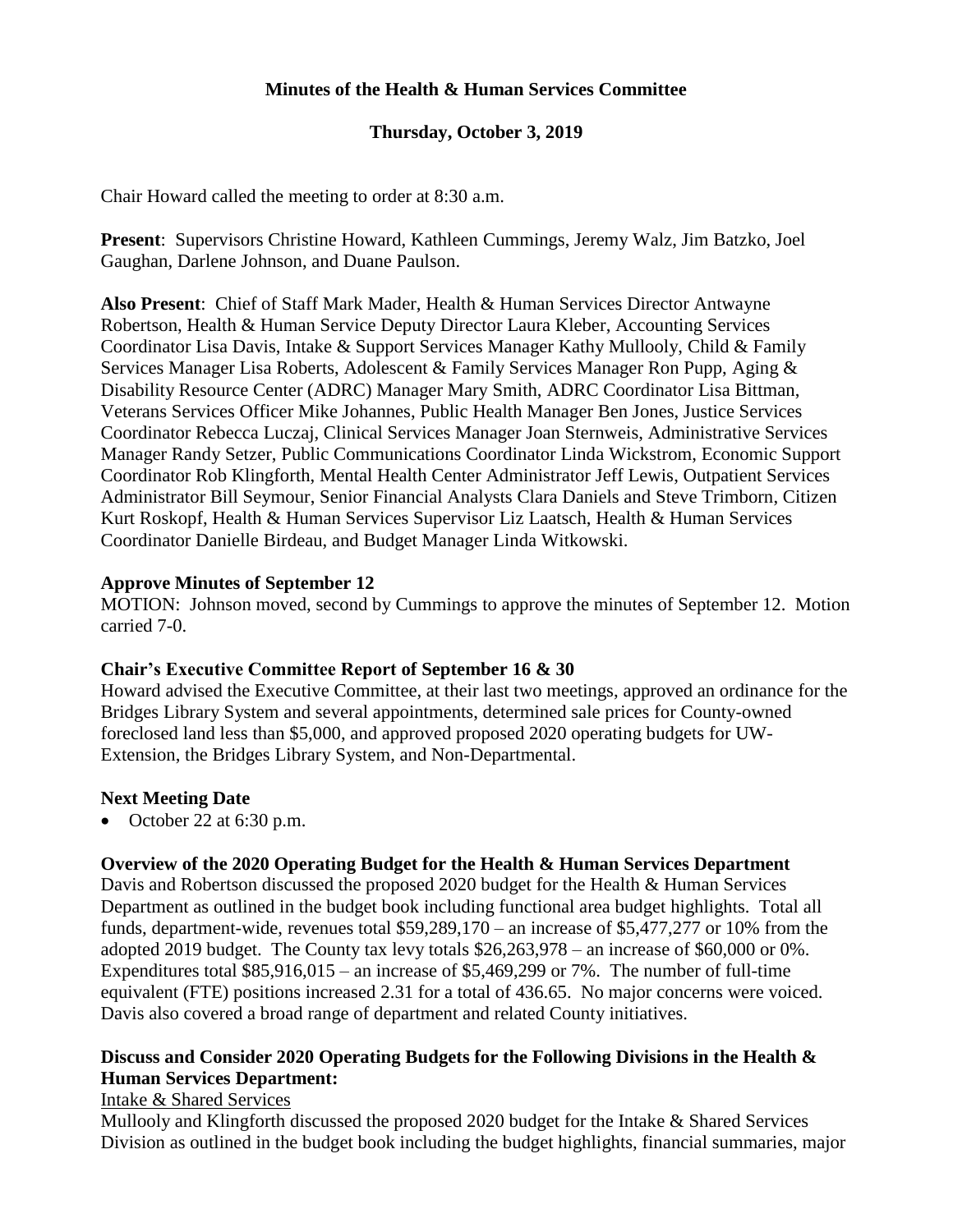Page **2** of **4**

departmental strategic plan objectives, and program highlights and activities. Revenues total \$5,164,986 – an increase of \$233,370 or 4.5% from the adopted 2019 budget. The County tax levy totals  $$2,785,507$  – an increase of  $$36,157$  or 1.3%. Expenditures total  $$7,950,493$  – an increase of \$259,527 or 3.4%. No major concerns were voiced.

MOTION: Walz moved, second by Batzko to tentatively approve the 2020 operating budget for the Intake & Shared Services Division. Motion carried 7-0.

# Children & Family Services

Roberts discussed the proposed 2020 budget for the Children & Family Services Division as outlined in the budget book including the budget highlights, financial summaries, major departmental strategic plan objectives, and program highlights and activities. Revenues total \$14,962,890 – an increase of \$4,189,335 or 38.9% from the adopted 2019 budget. The County tax levy totals \$3,444,571 – a decrease of \$82,819 or 2.3%. Expenditures total \$18,407,461 – an increase of \$4,106,516 or 28.7%. No major concerns were voiced.

MOTION: Cummings moved, second by Johnson to tentatively approve the 2020 operating budget for the Children & Family Services Division. Motion carried 7-0.

### Adolescent & Family Services

Pupp discussed the proposed 2020 budget for the Adolescent & Family Services Division as outlined in the budget book including the budget highlights, financial summaries, major departmental strategic plan objectives, and program highlights and activities. Revenues total \$4,147,394 – an increase of \$88,790 or 2.2% from the adopted 2019 budget. The County tax levy totals  $$3,121,279 - a$  decrease of  $$520,563$  or 14.3%. Expenditures total  $$7,268,673 - a$  decrease of \$431,773 or 5.6%. No major concerns were voiced.

MOTION: Batzko moved, second by Gaughan to tentatively approve the 2020 operating budget for the Adolescent & Family Services Division. Motion carried 7-0.

### Aging & Disability Resource Center (ADRC)

Smith and Bittman discussed the proposed 2020 budget for the ADRC as outlined in the budget book including the budget highlights, financial summaries, major departmental strategic plan objectives, and program highlights and activities. Revenues \$7,312,713 – an increase of \$318,028 or 4.5% from the adopted 2019 budget. The County tax levy totals \$1,941,380 – a decrease of \$319,520 or 14.1%. Expenditures total \$9,254,093 – a decrease of \$1,492 or 0%. No major concerns were voiced.

MOTION: Cummings moved, second by Walz to tentatively approve the 2020 operating budget for the ADRC. Motion carried 7-0.

### Veterans' Services

Johannes discussed the proposed 2020 budget for the Veterans' Services Office as outlined in the budget book including the budget highlights, financial summaries, major departmental strategic plan objectives, and program highlights and activities. Revenues total \$15,167 – a decrease of \$1,478 or 8.9% from the adopted 2019 budget. The County tax levy totals \$332,835 – an increase of \$22,323 or 7.2%. Expenditures total \$348,002 – an increase of \$20,845 or 6.4%. No major concerns were voiced.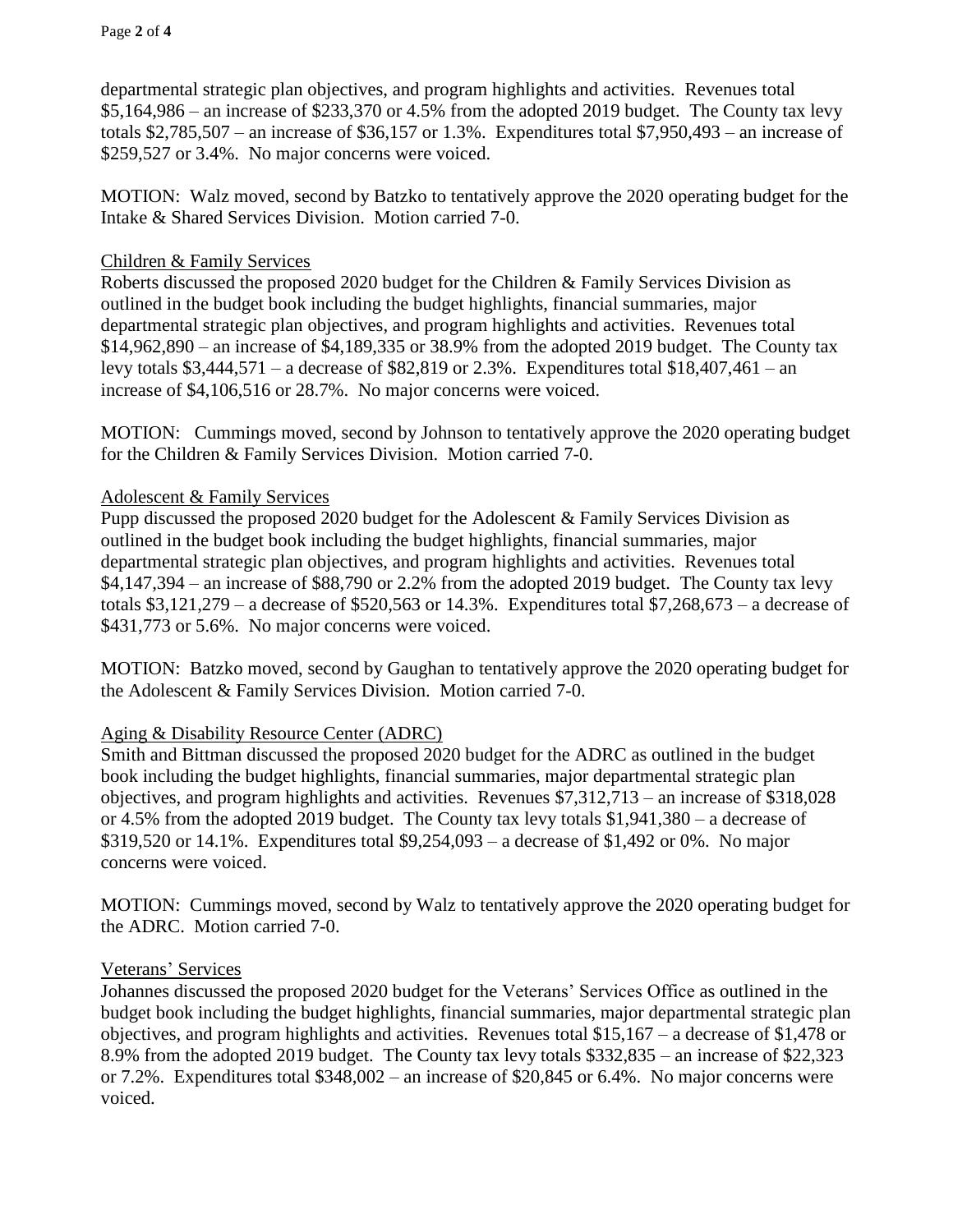MOTION: Walz moved, second by Paulson to tentatively approve the 2020 operating budget for the Veterans' Services Office. Motion carried 7-0.

# Public Health

Jones discussed the proposed 2020 budget for the Public Health Division as outlined in the budget book including the budget highlights, financial summaries, major departmental strategic plan objectives, and program highlights and activities. Revenues total \$986,191 – a decrease of \$89,687 or 8.3% from the adopted 2019 budget. The County tax levy totals \$1,959,024 – a decrease of \$275,977 or 12.3%. Expenditures total \$2,945,215 – a decrease of \$365,664 or 11%. No major concerns were voiced.

MOTION: Paulson moved, second by Batzko to tentatively approve the 2020 operating budget for the Public Health Division. Motion carried 7-0.

### Criminal Justice Collaborating Council (CJCC)

Luczaj discussed the proposed 2020 budget for the CJCC as outlined in the budget book including the budget highlights, financial summaries, major departmental strategic plan objectives, and program highlights and activities. Revenues total \$685,297 – a decrease of \$24,337 or 3.4% from the adopted 2019 budget. The County tax levy totals \$1,173,806 – an increase of \$38,304 or 3.4%. Expenditures total \$1,859,103 – an increase of \$13,967 or 0.8%. No major concerns were voiced.

Luczaj noted there are six individuals on the wait list for OWI. Gaughan asked about Drug Court numbers and Luczaj noted they were meeting the needs. Luczaj went on to discuss a justice and mental health grant that would be handled by a budget amendment. Paulson and Howard said they would sponsor the grant.

MOTION: Paulson moved, second by Cummings to support the grant/amendment. Motion carried 6-1. Johnson voted no.

MOTION: Gaughan moved, second by Cummings to amend the CJCC budget by replacing General Fund of \$46,000 associated with the Drug Court by using new tax levy to ensure an ongoing source of funding for the program. Motion defeated 2-5. Gaughan and Cummings voted yes.

MOTION: Paulson moved, second by Batzko to tentatively approve the 2020 operating budget for the CJCC. Motion carried 7-0.

# Clinical Services

Sternweis, Seymour, and Lewis discussed the proposed 2020 budget for the Clinical Services Division as outlined in the budget book including the budget highlights, financial summaries, major departmental strategic plan objectives, and program highlights and activities. Revenues total \$14,896,528 – an increase of \$750,361 or 5.3% from the adopted 2019 budget. The County tax levy totals \$12,295,611 – a decrease of \$63,199 or 0.5%. Expenditures total \$27,192,139 – an increase of \$687,162 or 2.6%. No major concerns were voiced.

MOTION: Cummings moved, second by Gaughan to tentatively approve the 2020 operating budget for the Clinical Services Division. Motion carried 7-0.

### Administrative Services

Setzer discussed the proposed 2020 budget for the Administrative Services Division as outlined in the budget book including the budget highlights, financial summaries, major departmental strategic